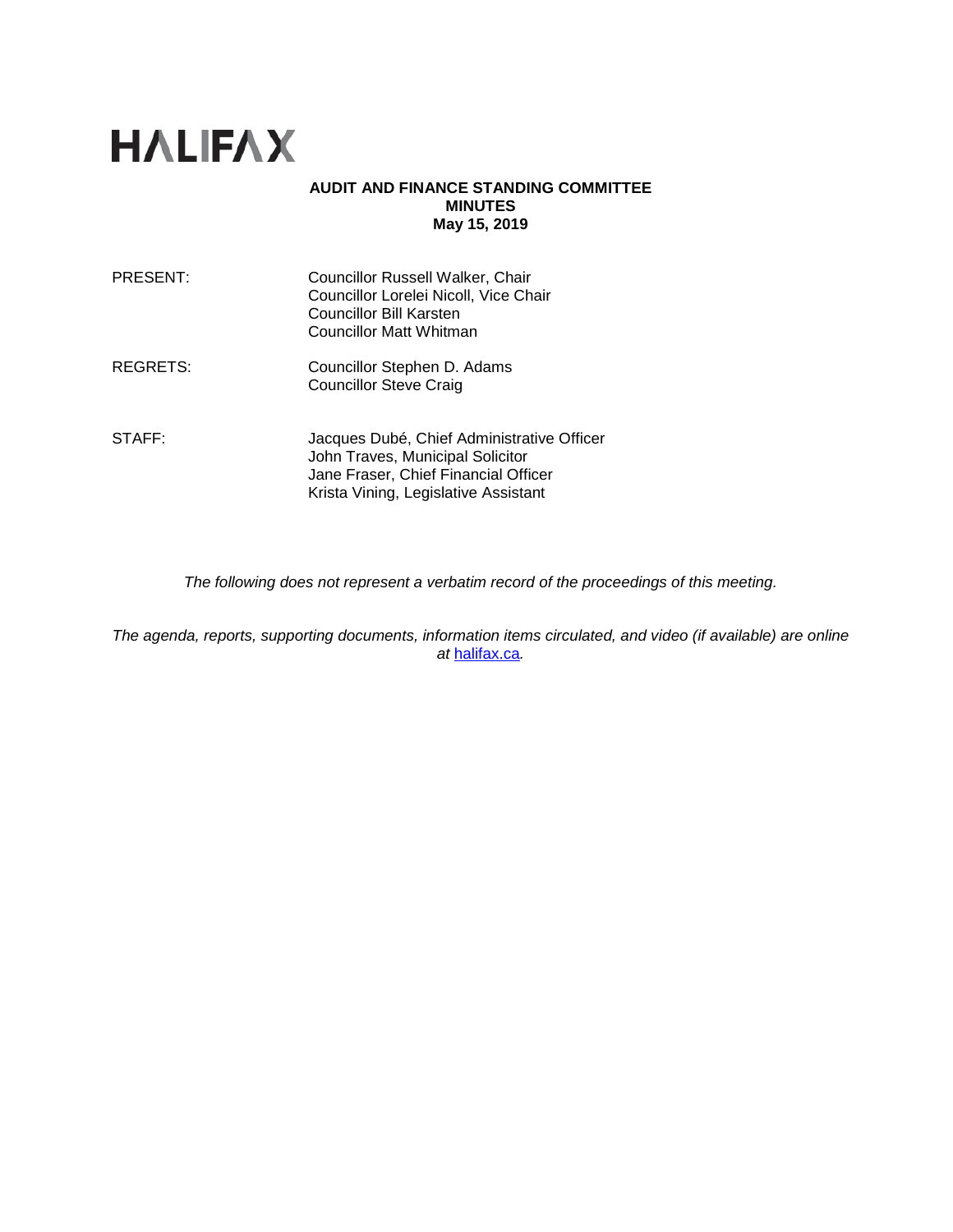*The Audit and Finance Standing Committee meeting was called to order at 10:05 a.m., and moved into an In Camera (In Private) session at 10:48 a.m. and reconvened at 11:10 a.m. The Standing Committee adjourned at 11:17 a.m.* 

# **1. CALL TO ORDER**

The Chair called the meeting to order at 10:05 a.m.

# **2. APPROVAL OF MINUTES – March 27 and April 17, 2019**

MOVED by Councillor Nicoll, seconded by Councillor Karsten

### **THAT the minutes of March 27 and April 17, 2019 be approved as circulated.**

## **MOTION PUT AND PASSED.**

## **3. APPROVAL OF THE ORDER OF BUSINESS AND APPROVAL OF ADDITIONS AND DELETIONS**

The Standing Committee agreed to change the order of business to deal with item 12.1.2 Payroll Management Audit prior to item 12.1.1 Purchasing Card Audit.

MOVED by Councillor Whitman, seconded by Councillor Karsten

### **THAT the order of business be approved as amended.**

Two-third majority vote required.

## **MOTION PUT AND PASSED.**

**4. BUSINESS ARISING OUT OF THE MINUTES – NONE 5. CALL FOR DECLARATION OF CONFLICT OF INTERESTS – NONE 6. MOTIONS OF RECONSIDERATION – NONE 7. MOTIONS OF RESCISSION – NONE 8. CONSIDERATION OF DEFERRED BUSINESS – NONE 9. NOTICES OF TABLED MATTERS – NONE**

**10. CORRESPONDENCE, PETITIONS & DELEGATIONS 10.1 Correspondence – None 10.2 Petitions – None**

# **11. INFORMATION ITEMS BROUGHT FORWARD – NONE**

### **12. REPORTS**

## **12.1 AUDITOR GENERAL**

### **12.1.1 Purchasing Card Program Audit**

The following was before the Standing Committee:

- A report from the Auditor General dated May 10, 2019
- A presentation from the Auditor General entitled: Purchasing Card Program Audit

Evangeline Coleman-Sadd, Auditor General and Paul Flinn, Audit Director presented their audit of the Purchasing Card Program. The Auditor General confirmed that management has accepted all eight (8) of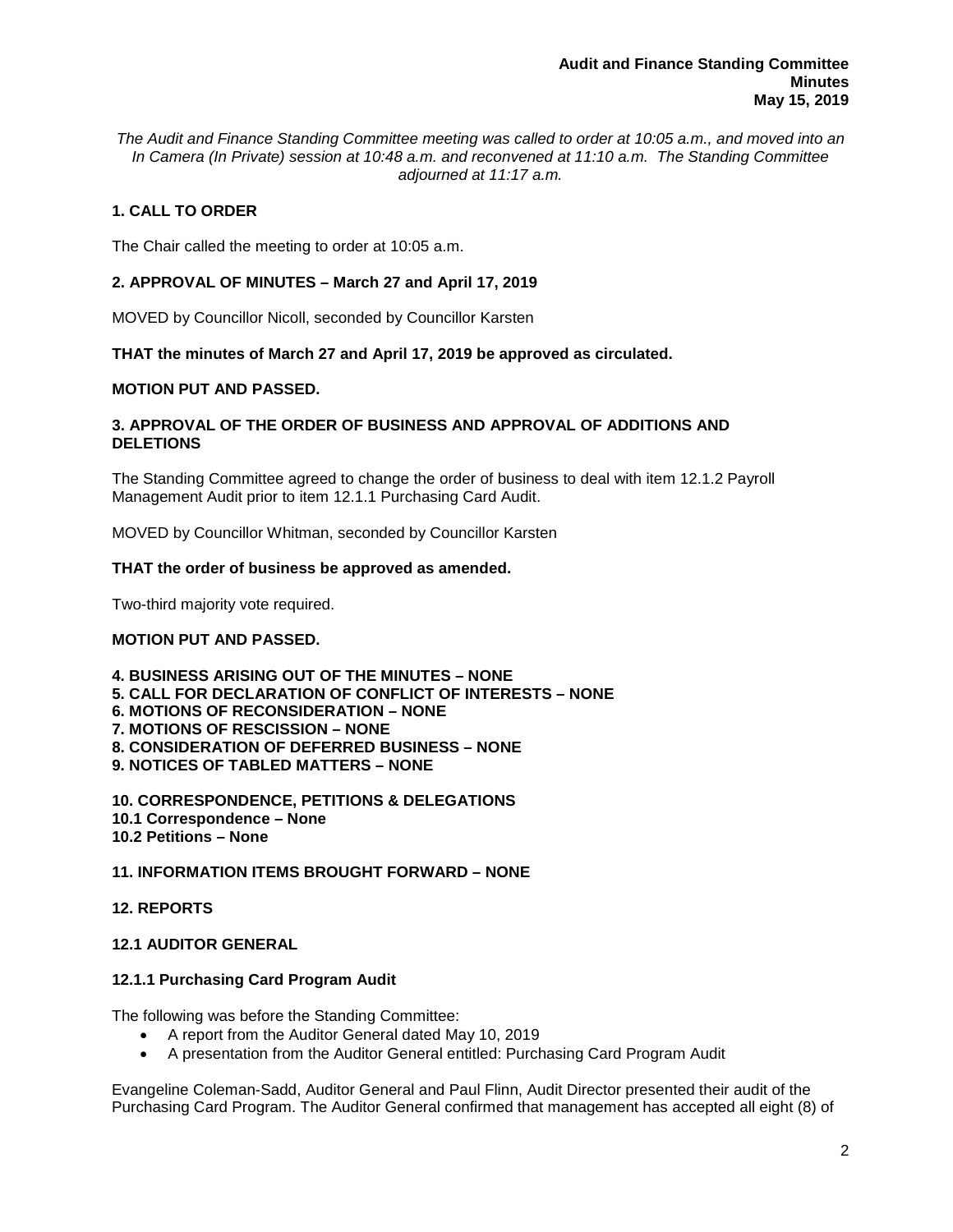their recommendations, noting that the Purchasing Card Policy should be should be updated, if required, and enforced, and non-compliance addressed.

The Standing Committee discussed the audit, with the Auditor General and staff responding to questions. Members expressed concern with inappropriate/noncompliant credit card purchases being made by staff and Procurement not effectively managing HRM's Purchasing Card Program, as outlined in the Auditor General's May 10, 2019 report.

In response to the Auditor General's 18 month follow up timeline with management, Jane Fraser, Chief Financial Officer advised that staff would update the Standing Committee in six months on management's implementation of the Auditor General's recommendations.

MOVED by Councillor Karsten, seconded by Councillor Nicoll

## **To convene into In Camera (In Private) to discuss a personnel matter related to the purchasing card program audit.**

# **MOTION PUT AND PASSED.**

Upon reconvening in public, the Auditor General advised that there was no clear indication of fraudulent behavior in the use of the credit cards to turn the matter over to Police. Jacques Dubé, Chief Administrative Officer stated that management undertook their own investigation and agreed that there was no clear evidence of fraud or intent of fraud.

## **12.1.2 Payroll Management Audit**

The following was before the Standing Committee:

- A report from the Auditor General dated May 9, 2019
- A presentation from the Auditor General entitled: Purchasing Card Program Audit

Evangeline Coleman-Sadd, Auditor General and Paul Flinn, Audit Director presented their audit of the Payroll Management Audit. The Auditor General has confirmed that management has accepted all nine (9) of their recommendations and noted that improved monitoring was needed.

The Standing Committee discussed the audit, with the Auditor General and staff responding to questions. In response to the Auditor General's 18 month follow up timeline with management, Jane Fraser, Chief Financial Officer advised that staff would update the Standing Committee in six months on management's implementation of the Auditor General's recommendations.

# **12.2 FINANCE AND RISK MANAGEMENT – NONE**

## **12.3 INVESTMENT REPORTS – NONE**

**12.4 STAFF – NONE** 

### **12.5 GRANTS COMMITTEE – NONE**

### **12.6 COMMITTTEE MEMBERS – NONE**

## **13. MOTIONS – NONE**

### **14. IN CAMERA (IN PRIVATE)**

### **14.1 PERSONNEL MATTER – Purchasing Card Program Audit**

This matter was dealt with In Camera (In Private) with no further action being taken. Refer to Item 12.1.1 respecting the public discussion.